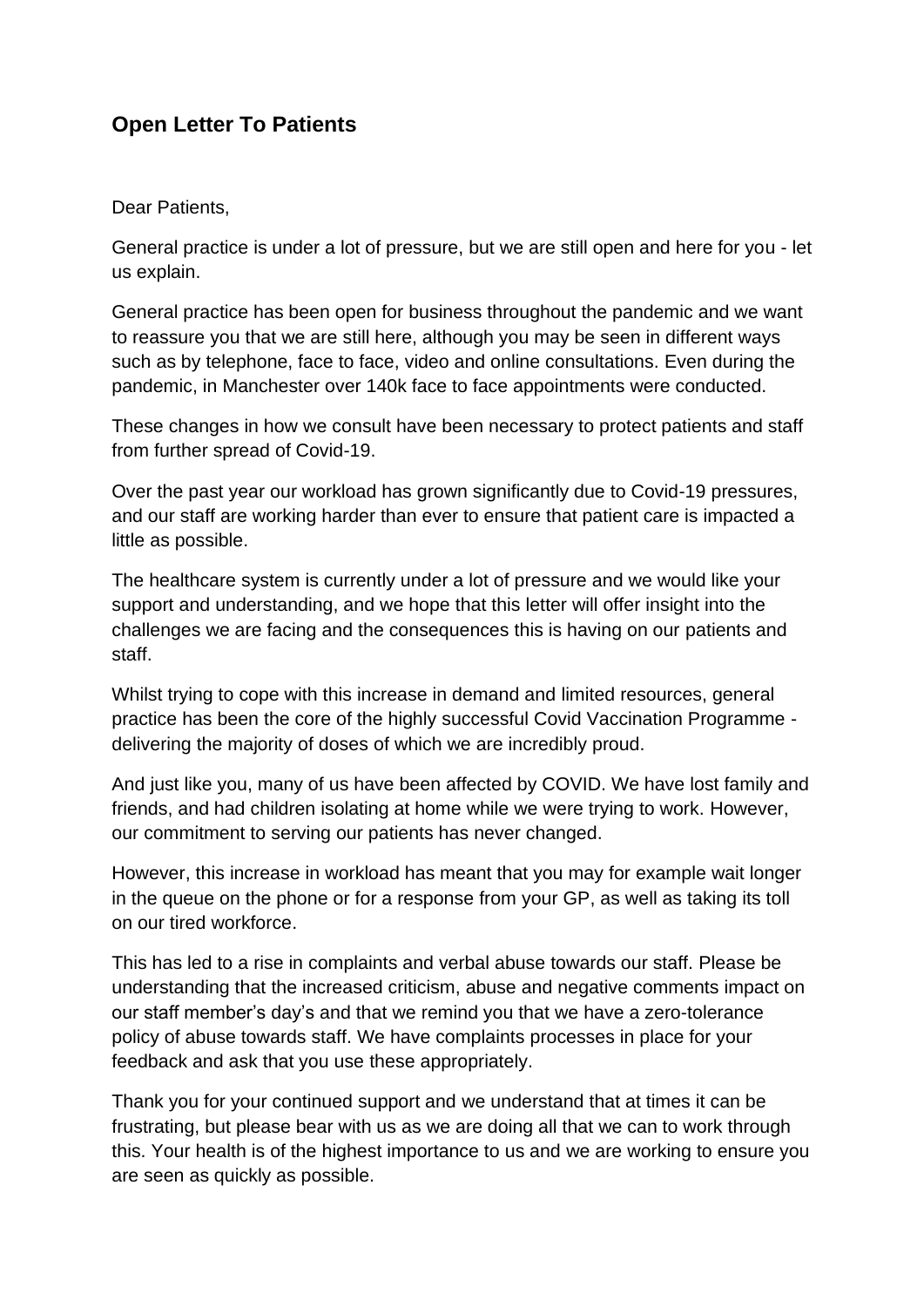So, what are we asking you, our patients, to do?

# **Be reassured**

We are here. We are working in different ways than before the pandemic and with a wider workforce of healthcare professionals. We will see you face to face, if needed, after an initial telephone consultation. If you have symptoms you are worried about, please do contact us.

# **Be respectful and kind**

Please respect that GPs, nurses and practice staff are working harder than ever to provide healthcare. We have a zero-tolerance policy to abuse from patients.

# **Be self-sufficient**

If you or your child have a minor rash, signs of a cold, or other minor symptoms try home remedies, look for advice from [www.nhs.uk,](http://www.nhs.uk/) or ask for help from a pharmacist. Only seek an appointment if you have serious symptoms or are advised to do so by a pharmacist.

# **Be prepared**

Keep simple remedies including paracetamol or ibuprofen at home. Order your repeat medications well in advance. Think about signing up to the NHS App or other Apps provided through your practice.

# **Be thoughtful**

Practices are receiving a massive increase in complaints. Each complaint takes staff away from patient care to respond to. Before complaining, think whether it is appropriate - is it due to an error or mistake which practices should know about to change or improve their services? Or is it relating to the significant reduction in the current capacity to provide services by practices or hospitals and therefore no change is possible?

### **Be Covid aware**

If you develop COVID like symptoms, please **do not** attend the GP surgery in person. Please arrange a COVID test and if you are unwell and need to speak to a GP then have a telephone consultation initially. Be aware of current guidance. Look at [www.nhs.uk/conditions/coronavirus-covid-19](http://www.nhs.uk/conditions/coronavirus-covid-19)

### **Be patient**

All health services have been significantly affected by the pandemic and unfortunately your GP cannot influence this. Only if there has been a significant change in your condition can we get an appointment or investigation brought forward.